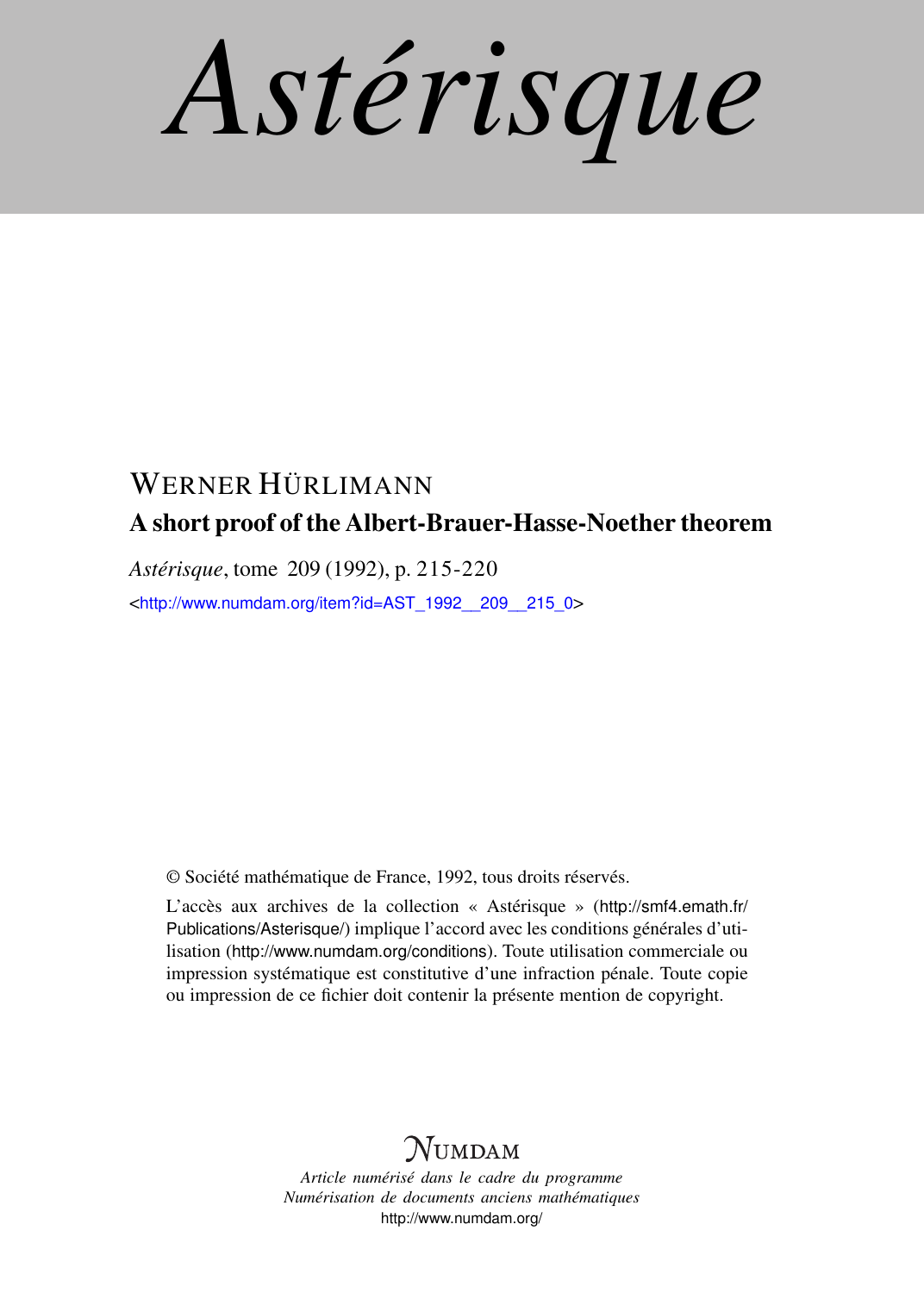## **A SHORT PROOF OF THE ALBERT-BRAUER-HASSE-NOETHER THEOREM**

Werner Hürlimann \*

We present a short proof of the Albert-Brauer-Hasse-Noether theorem on the Brauer group of a global field. The connection between Galois cohomology and algebraic tori theory is emphasized. Let K/k be a finite Galois extension of arbitrary fields with group G, then the relative Brauer group is  $Br(K/k)\cong H^2(G,K^*)\cong H^1(G,T_1(K))$ , where  $T_1$ is the algebraic k-torus associated to the augmentation ideal  $I_G$  of G. When k is a global field, we use fundamental facts from algebraic tori theory, Tate-Nakayama duality and modern versions of Grunwald-Wang's lemma to deduce the short exact sequence

$$
\begin{array}{ccc}\n0 & \cdots & \rightarrow & \text{Br}(k) & \cdots & \rightarrow & \text{Br}(k_v) & \cdots & \rightarrow & Q/Z & \cdots & \rightarrow & 0, \\
& & & & v & & \\
& & & & & v & & \\
\end{array}
$$

where  $k_v$  runs over the completions of k at all places v of k.

<sup>\*</sup> This work was done in great part at the Max-Planck-Institut für Mathematik in Bonn during a visit in 1982/83. Financial support from the Swiss National Foundation for scientific research is gratefully acknowledged.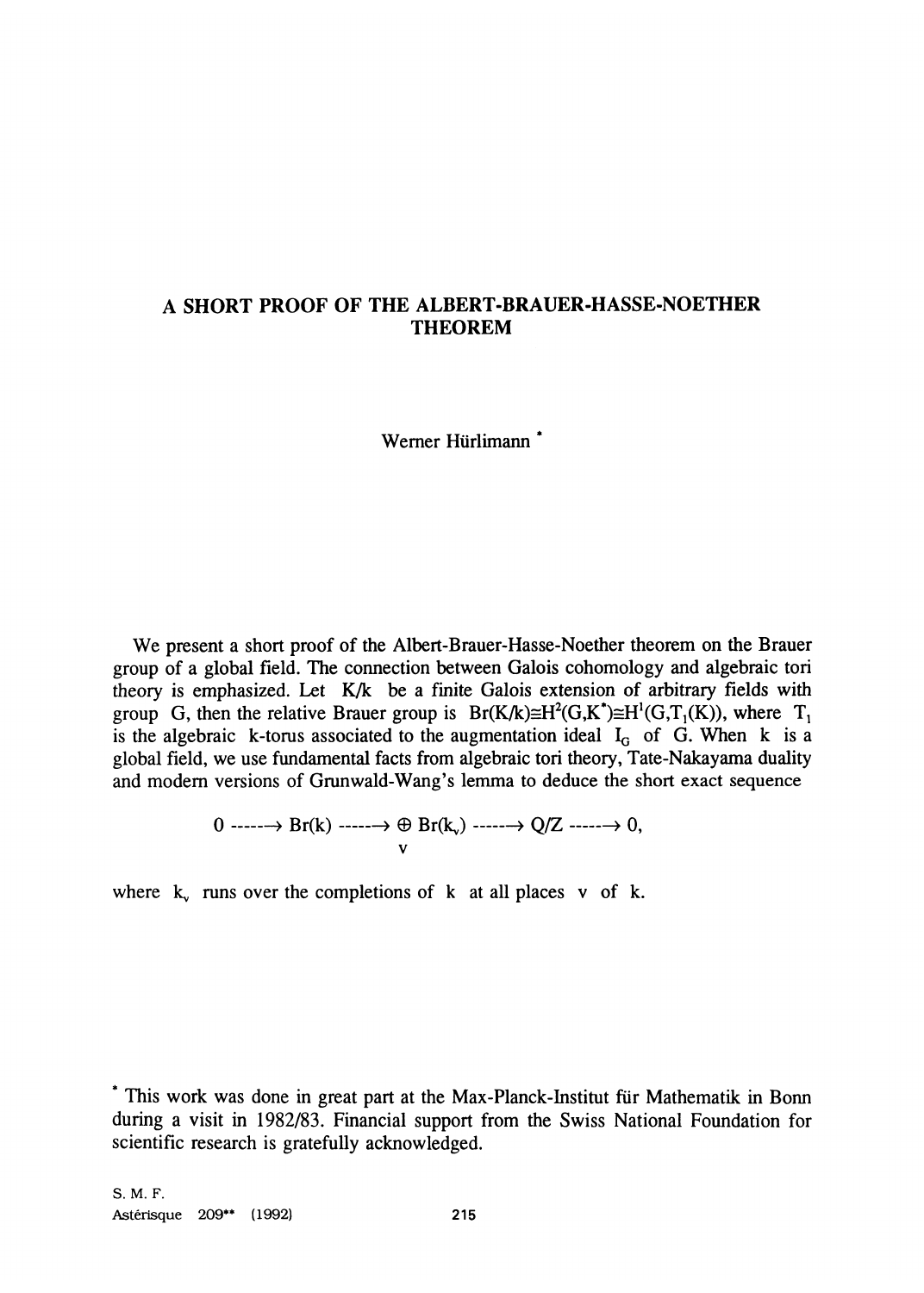#### *w. HÜRUMANN*

#### **1. Preliminaries.**

Since the seminal work by Manin(1970), the Brauer group plays an increasingly important role in Number Theory and especially in questions related to the existence of rational points on algebraic varieties (see Lang(1991), chap. X). A recent introduction to the Brauer group over a field is Kersten(1990).

Besides the original proofs of the classical theorem of Albert-Brauer-Hasse-Noether, one finds proofs fitting the context of Diophantine Geometry in Shatz(1972) and Artin/Tate(1968). Thus the topic discussed in this note is well-known, only the conceptual presentation may be new. As pointed out by Serre(1962) for  $C_1$ -fields, the Brauer group of fields may be computed via algebraic tori theory. This follows also from our Theorem 1 in the special case n=2. Indeed the relative Brauer group of a Galois extension with finite group G is

$$
Br(K/k) \cong H^2(G,K^*) \cong H^1(G,T_1(K)),
$$

where  $T_1$  is the algebraic k-torus associated to the augmentation ideal  $I_G$  of G.

Let K/k be a finite Galois extension of arbitrary fields with group G. The category of finitely generated ZG-modules which are free as abelian groups is denoted by  $L_G$ . The Z-dual of a  $ZG$ -module M is the  $ZG$ -module  $M^{\circ}$ =Hom $(M,Z)$ . One knows that  $L_G$  is in duality with the category  $T(K/k)$  of algebraic tori defined over k and split by K (see Borel(1969) for example). A k-torus  $T \epsilon T(K/k)$  corresponds in this duality to the dual  $X(T)^\circ$  of the character module  $X(T)=Hom(T,G_m)$ . Under the K-rational points of T, one understands the group  $T(K)=Hom(X(T), K^*)$ . Two algebraic k-tori  $T<sub>1</sub>$ and  $T_2$  are called *k-stably birationally equivalent* if the k-varieties  $T_1x_kA^r(k)$  and  $T_2x_kA^s(k)$  are k-birationally equivalent for appropriate choices of the integers r and s. For an arbitrary  $ZG$ -module M, one denotes by  $H<sup>n</sup>(G,M)$  the Tate cohomology groups defined for all integers n. A ZG-module M is called a *flasque module* if  $H^{\prime}(H,M)=0$  for all subgroups  $H \subset G$ . It is shown in Colliot-Thélène/Sansuc(1977), Prop. 5 and 6, that there exists an *invariant* p, defined on  $T(K/k)$  with values in a "semigroup of similarity classes of flasque ZG-modules", and which characterizes the equivalence classes of k-stably birational equivalent tori. For a precise construction, the interested reader is referred to the mentioned work.

Let us link now Galois cohomology with algebraic tori theory. From the standard free resolution of Z, one obtains the short exact sequences

$$
\begin{aligned}\n0 &\xrightarrow{\hspace{0.5cm}} X(T_1):=I_G \xrightarrow{\hspace{0.5cm}} ZG \xrightarrow{\hspace{0.5cm}} X(T_0):=Z \xrightarrow{\hspace{0.5cm}} 0, \\
\epsilon_n &\qquad 0 \xrightarrow{\hspace{0.5cm}} X(T_{n+1}):=Ker(\epsilon_n) \xrightarrow{\hspace{0.5cm}} \oplus ZG \cdot u(r) \xrightarrow{\hspace{0.5cm}} X(T_n) \xrightarrow{\hspace{0.5cm}} 0, \quad n \ge 1, \\
r\epsilon G^n &\qquad \qquad \epsilon_n &\qquad \qquad \end{aligned}
$$

where the  $u(r)=u(r_1,...,r_n)$ ,  $r_i \in G$ , are symbols such that the s.u(r), s  $\epsilon G$ , form a Zbasis of  $\oplus$  ZG-u(r). The action of G on u(r) is trivial and  $\varepsilon_n$  is the ZGhomomorphism defined by  $\varepsilon_n(u(r))=(d_{n-1}u)(r)$ , where  $d_{n-1}$  is the usual coboundary in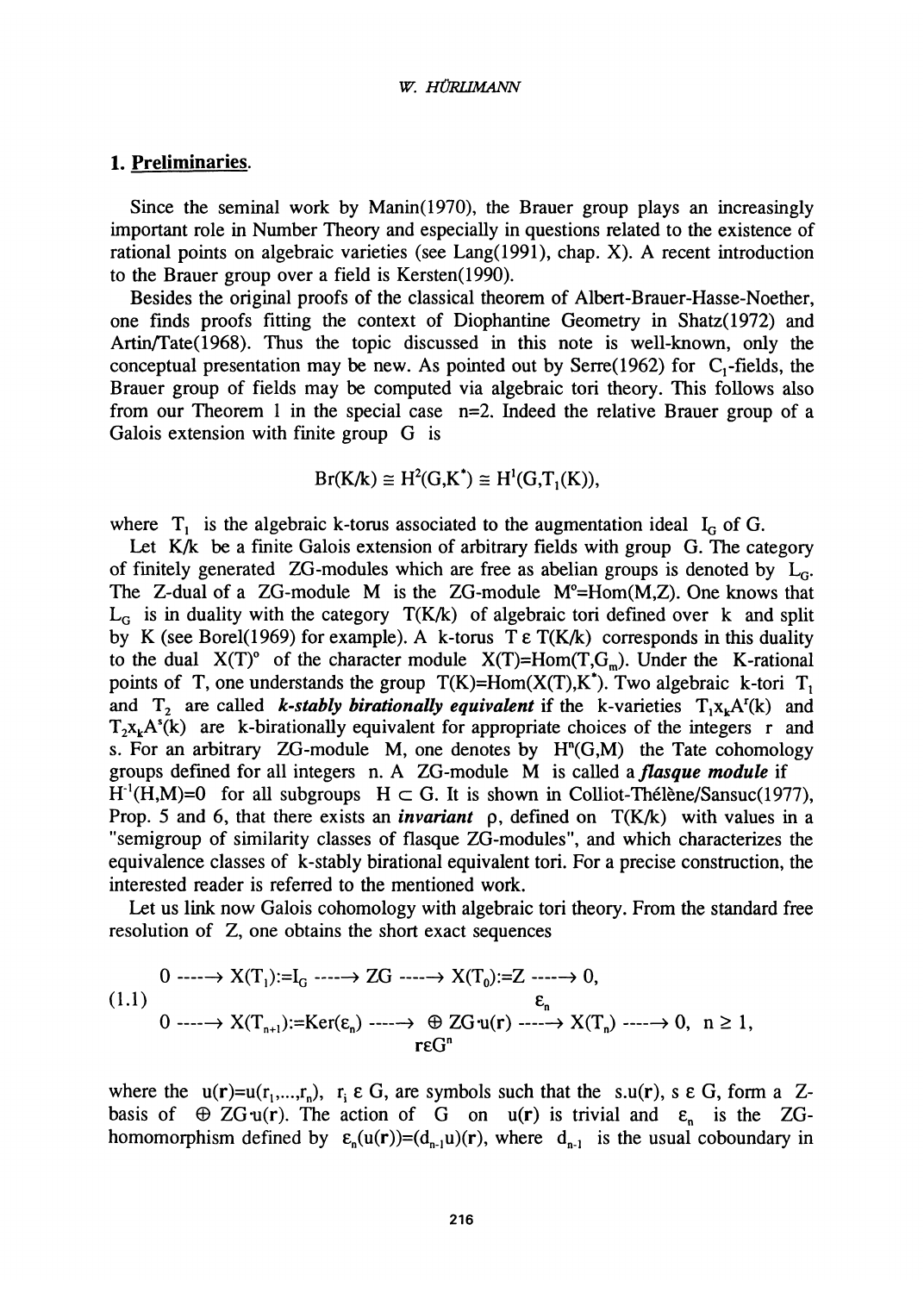the cohomology theory of groups. To the  $ZG$ -module  $X(T_n)$  corresponds by duality the algebraic k-tori  $T_n$  split by K. For n negative one defines  $T_n$  by specifying its character module  $X(T_n)=X(T_n)$ °. Then one applies the functor  $Hom(\cdot, K^*)$  to the sequence (1.1). Since  $Hom(ZG, K^*)=ZG\otimes K^*$  is G-induced, one has sequence (1.1). Since  $Hom(ZG, K^*)=ZG\otimes K^*$  is H<sup>o</sup>(G,Hom(ZG,K))=0 for all n. From the associated long exact sequences of cohomology one derives the following result (mentioned by Opolka in Schappacher/Scholz(1992), p. 18).

THEOREM 1. *For all finite Galois extensions of arbitrary fields Klk with group G and for all positive integers i, n such that*  $1 \le i \le n$ *, one has*  $H^n(G,K) \cong H^n(G,T_{n,i}(K))$ *, and a similar result holds for negative integers.* 

Recall now some standard facts from algebraic number theory. Assume in the following that K and k are global fields. By  $A_K$ ,  $J_K$  and  $C_K = J_K/K$ , one denotes respectively the *adele ring* of K, the *idele group* of K and the *idele classgroup* of K. For T  $\epsilon$  T(K/k) one defines  $T(A_K)=H \circ m(X(T),J_K)$  and  $T(C_K)=T(A_K)/T(K)=Hom(X(T),C_K)$ . The set of all places v of k is denoted by P.

The following result is the generalization of one of the main theorems in classfield theory, which states that the finite Galois extensions K/k build up a *classformation*  with respect to the idele classgroup  $C_{K}$ .

THEOREM 2. **(Tate-Nakayama duality)** *Let Klk be a finite Galois extension of global fields with group G. For every integer n and for any T* e *T(K/k), there is a (non-canonical) isomorphism*  $H^n(G,T(C_K)) \cong H^{2n}(G,X(T))$ .

Proof. See the work of Tate and Nakayama or Ono(1963), 2.2.1.

As a *special case* when  $T = G_m$ , one gets  $H^m(G, C_K) \cong H^{2m}(G, Z)$ , which is a main theorem in classfield theory.

By application of the functor  $Hom(\cdot, J_K)$  to the sequences (1.1) and by passing to the long exact sequences of cohomology using that  $H^{n}(G,Hom(ZG,J_{K}))=0$  for all n (since Hom( $ZG, J_K$ )= $ZG \otimes J_K$  is G-induced!), one gets the analogue of Theorem 1.

THEOREM 3. *For all finite Galois extensions of global fields Klk with group G and for all positive integers i, n such that*  $1 \le i \le n$ *, one has*  $H^{n}(G, I_{\kappa}) \cong H^{n}(G, T_{n,i}(A_{\kappa}))$ *.* 

Finally for a torus T  $\epsilon$  T(K/k) one denotes by  $\mathbb{H}^n(T)$  the kernel of the natural map  $H^{n}(G, T(K)) \longrightarrow H^{n}(G, T(A_{K}))$ . The group  $\mathbb{H}^{1}(T)$ , simply written  $\mathbb{H}(T)$ , is the so-called Shafarevich-Tate group of T. The cokernel of the map  $H^1(G,T(K)) \longrightarrow H^1(G,T(A_K))$ is denoted by  $\Psi(T)$ .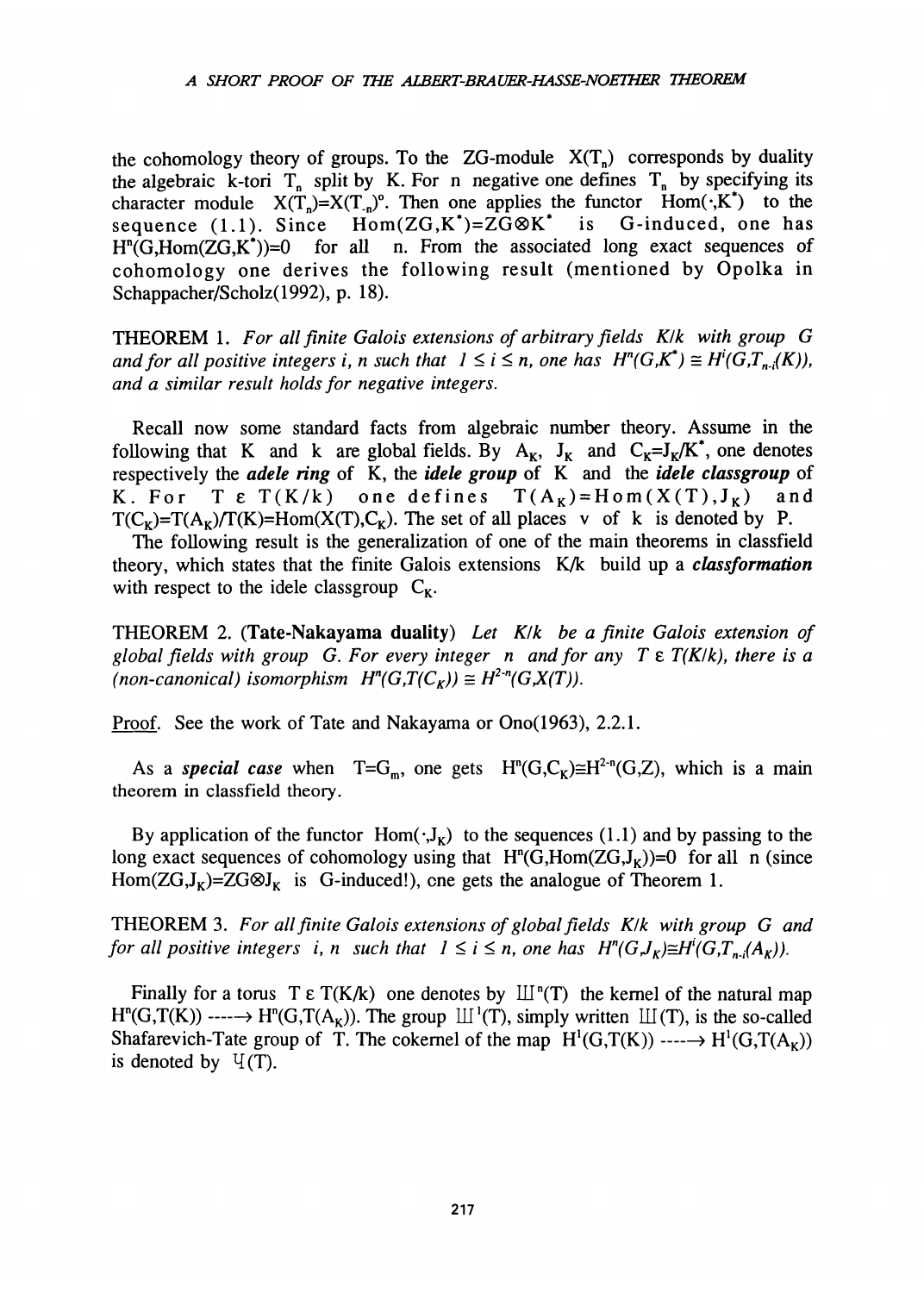#### *W. HÜRHMANN*

### **2. Computation.**

Let us evaluate the **Brauer group** Br(k) of a global field k. Let K/k be a finite Galois extension of global fields with group G. By Theorem 1 one has  $H^2(G,K^*)=H^1(G,T_1(K))$  and by Theorem 3 one has  $H^2(G,J_K)=H^1(G,T_1(A_K))$ . By definition of the groups  $III(·)$  and  $VI(·)$  one gets the exact sequence

$$
(2.1) \qquad \qquad 0 \longrightarrow \mathbb{H}(\mathbf{T}_1) \longrightarrow \mathbf{H}^2(\mathbf{G}, \mathbf{K}^*) \longrightarrow \mathbf{H}^2(\mathbf{G}, \mathbf{J}_\mathbf{K}) \longrightarrow \mathbb{H}(\mathbf{T}_1) \longrightarrow 0.
$$

The evaluation of the p-invariant of  $T_1$  yields  $\rho(T_1)=\rho(I_0)=0$  (see Colliot-Thélène/Sansuc(1977), prop. 5 and 6). From the same work, prop. 18, it follows that  $III(T_1)=0$ . On the other hand from the long exact sequence associated to the sequence

 $1 \longrightarrow T_1(K) \longrightarrow T_1(A_K) \longrightarrow T_1(C_K) \longrightarrow 1,$ 

one derives the exact sequence

$$
(2.2) \qquad \qquad 0 \longrightarrow^{\mathrm{U}}(\mathrm{T}_1) \longrightarrow^{\mathrm{H}^1}(\mathrm{G},\mathrm{T}_1(\mathrm{C}_\mathrm{K})) \longrightarrow^{\mathrm{U}^2}(\mathrm{T}_1) \longrightarrow^{\mathrm{U}^2}0.
$$

By Tate-Nakayama duality, that is Theorem 2, one has

$$
H^{1}(G, T_{1}(C_{K})) = H^{1}(G, X(T_{1})) = H^{1}(G, I_{G}) = H^{0}(G, Z) = Z/nZ,
$$

where n is the *order* of the group G. Moreover applying Theorems 1 and 3 one gets

$$
\begin{aligned} \mathbb{II}^2(T_1) &= \text{Ker}(\ H^2(G, T_1(K)) \ \cdots \to H^2(G, T_1(A_K)) \ ) \\ &= \text{Ker}(\ H^3(G, K^*) \ \cdots \to H^3(G, J_K) \ ) \\ &= H^3(G, K^*), \end{aligned}
$$

the last equality following since  $H^3(G,J_K)=0$  by classfield theory (see for example Neukirch(1969), III, (3.5) in the case of number fields, or Iyanaga(1975), chap. V, Theorem 1.4, in the general case). Furthermore the third cohomological group  $H^3(G,K)$ is cyclic of order  $n/m$  where  $m=m_{K/k}$  (depending on the extension K/k) is the least common multiple of the local degrees (see for example Cassels/Fr6hlich(1967), p. 199). Introduced in (2.2) these two results provide the equality

(2.3) 
$$
V(T_1) = Z/m_{K/k}Z.
$$

Introduced in (2.1) together with  $III(T<sub>1</sub>)=0$  this generates a whole class of exact sequences whose members are

$$
(2.4) \qquad \qquad 0 \longrightarrow H^2(G,K^*) \longrightarrow H^2(G,J_K) \longrightarrow Z/m_{K/k}Z \longrightarrow 0.
$$

This class defines a *directed system* of exact sequences of abelian groups with respect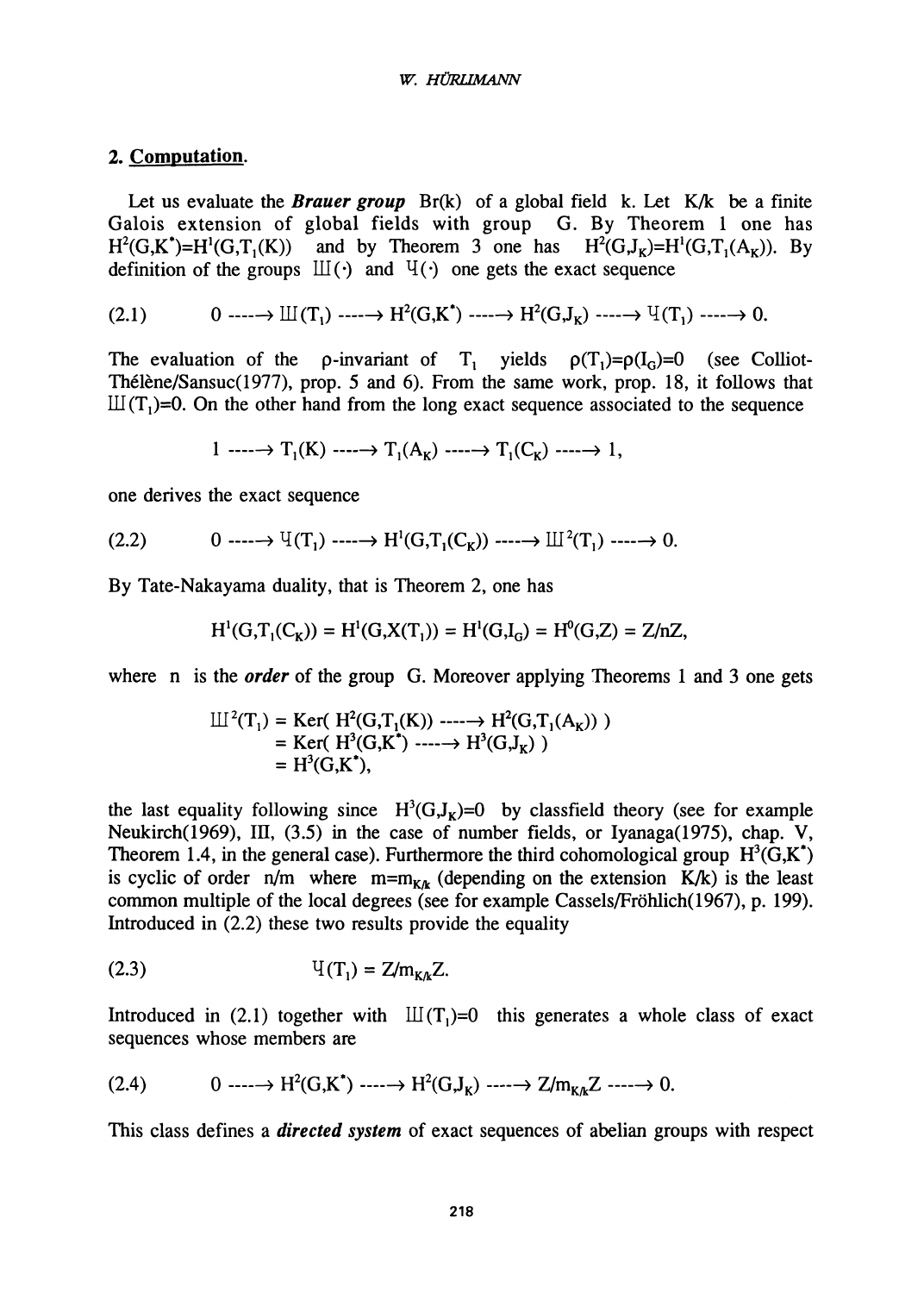to inflation on cohomology groups and the divisibility property of the integer symbols  $m_{k,k}$ . For L/K, L/k and K/k all Galois extensions the *partial ordering* of this system, formally written  $K/k\leq L/k$ , is provided by the existence of inflation homomorphisms Inf:  $H^2(G_{K/k}, K^{\bullet}) \longrightarrow H^2(G_{L/k}, L^{\bullet})$  and Inf:  $H^2(G_{K/k}, J_K) \longrightarrow H^2(G_{L/k}, J_L)$  and the fact that  $m_{K/k}$  divides  $m_{L/k}$ . Moreover since  $H^1(G_{L/k}, L^-)=H^1(G_{L/k}, J_L)=0$  the inflation maps are actually injective. Therefore the partial ordering of this system can be viewed as *inclusion* of exact sequences. The system is *directed.* Indeed given Galois extensions K/k, L/k such that K/k $\leq$ L/k, there always exists a Galois extension M/k such that M $\supset$ K $\supset$ k, M $\supset$ L $\supset$ k are all Galois extensions, hence also K/k $\leq M/k$  and L/k $\leq M/k$ . Now the integer symbols  $m_{K/k}$  take on all values of N. In fact this is already true for cyclic extensions (for example Neukirch(1969), HI, **(3.7)** in the case of number fields and the generalized Grunwald-Wang theorems of Saltman(1982) in the general case). The functor *direct limit* yields from (2.4) the exact sequence

$$
(2.5) \quad 0 \longrightarrow \lim_{K/k} H^2(G_{K/k}, K^*) \longrightarrow \lim_{K/k} H^2(G_{K/k}, J_K) \longrightarrow \lim_{K/k} Z/\max_{K/k} Z \longrightarrow 0.
$$

In view of the inclusion interpretation of the above inflation maps and completing with the necessary details (for example Neukirch(1969), HI, p. 244), one obtains the desired famous result.

THEOREM 4. **(Albert-Brauer-Hasse-Noether)** *Let k be a global field. The following sequence* 

> *0* ----→ *Br*(*k*) ----→ *veP Br(kv) inv*  **— >** *Q/Z > 0*

*is exact, where inv*= $\sum$  *inv*<sub>*v*</sub> *is the sum of the local invariant maps.* 

### **References**

*Artin, E.<sup>t</sup> Tate,* 7**.(1968),** Class field theory, Benjamin.

*Borel,* A.**(1969),** Linear Algebraic Groups, New York.

*Cassels, J.W.S, Fröhlich,* A.**(1967)** (editors), Algebraic Number Theory, Thompson, Washington.

*Colliot-Thélène, J.-L., Sansuc,* 7.-7.**(1977),** La R-équivalence sur les tores, Ann. Scient. Ecole Norm. Sup. **(4), 10, 175-229.** 

*lyanaga,* **5.(1975),** The Theory of Numbers, North-Holland Publ. Co., Amsterdam.

*Kersten,* **/.(1990),** Brauergruppen von Körpern, Aspekte der Mathematik, **D6.** 

*Lang,* **5.(1991)** (Ed.), Number Theory **lu,** Diophantine Geometry, Encyclopaedia of Mathematical Sciences, vol. **60,** Springer.

*Manin,* 7**.(1970),** Le groupe de Brauer-Grothendieck en géométrie diophantienne, Actes du Congrès International Math., tome **1, 401-11.**